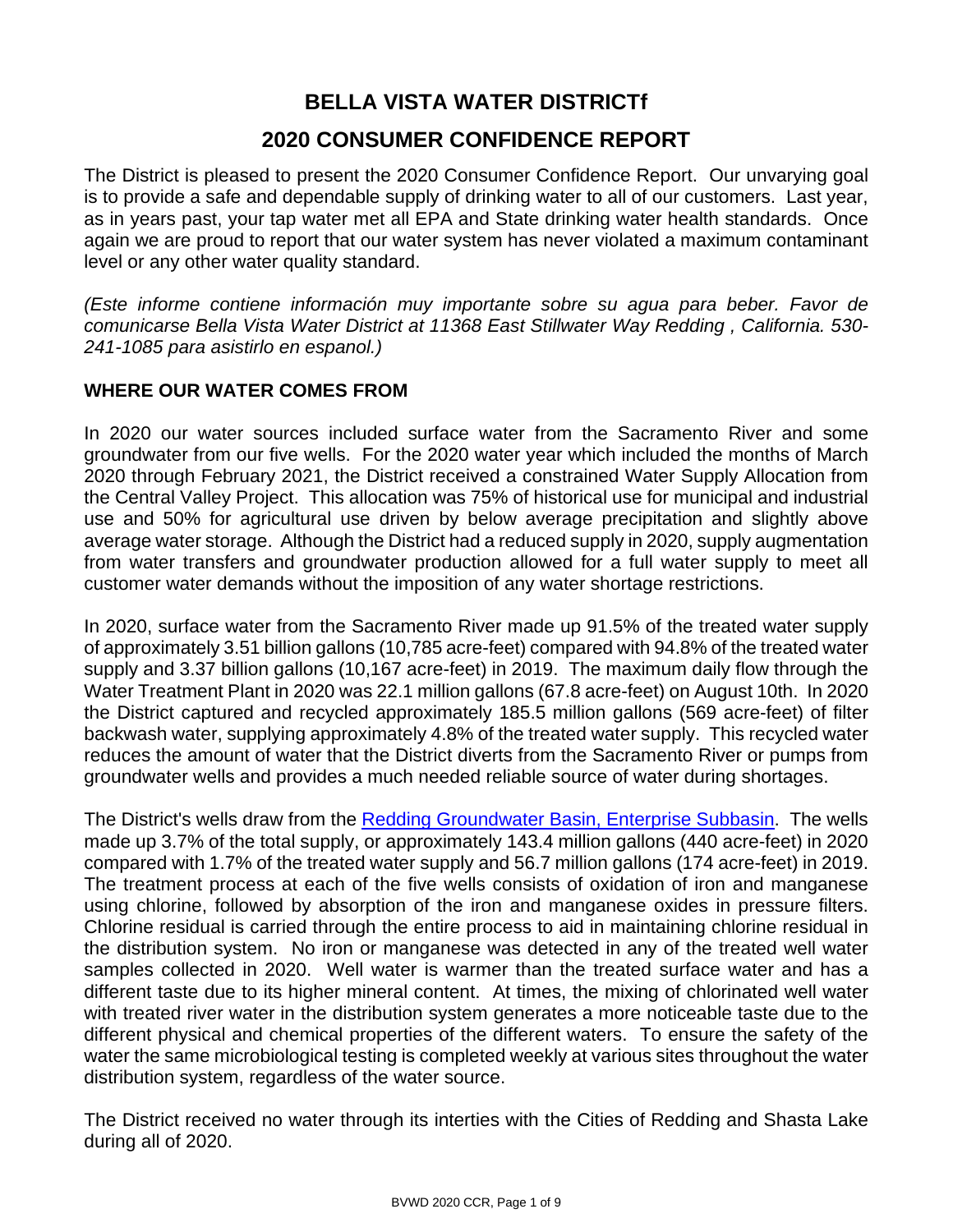Source water assessments were performed by the State Water Resources Control Board (State Board), Division of Drinking Water between January 2002 and April 2003. The District's Sacramento River source is considered most vulnerable to the following activities associated with contaminants detected in the water supply: (1) metal plating/finishing/ fabricating, (2) wood/pulp/paper processing and mills, and (3) drinking water treatment plants. The source is considered most vulnerable to the following activities not associated with any detected contaminants: (1) concentrated aquatic animal production facilities, (2) historic waste dumps/landfills, (3) landfills/dumps, (4) historic mining operations, and (5) wastewater treatment plants and disposal facilities (above Shasta Dam). The District's well sources are considered most vulnerable to the following activities not associated with any detected contaminants: (1) lumber processing and manufacturing; (2) septic systems - low density; (3) sewer collection systems; (4) historic waste dumps/landfills; (5) automobile - gas stations; and (6) utility stations - maintenance areas.

A copy of the complete assessment may be viewed at Bella Vista Water District, 11368 E. Stillwater Way, Redding, CA 96003. You may request a summary of the assessment be sent to you by contacting our office at [info@bvwd.org](mailto:info@bvwd.org) or (530) 241-1085, ext. 105.

In 1989 the Federal Surface Water Treatment Rule set forth specific regulations requiring proper treatment of surface waters, as well as specific license requirements for water treatment operators. Although the regulations have changed dramatically, the overall process has not. Currently the District's staff includes 11 individuals with state certification as water treatment operators and 15 with certification as water distribution operators (including 12 individuals with certification as both) who contribute to the operation and maintenance of the District's facilities 365 days per year.

#### **CONTAMINANTS IN WATER**

The sources of drinking water (both tap water and bottled water) include rivers, lakes, streams, ponds, reservoirs, springs, and wells. As water travels over the surface of the land or through the ground, it dissolves naturally occurring minerals, and in some cases radioactive material and can pick up substances resulting from the presence of animals or from human activity. Contaminants that may be present in source water include:

- Microbial contaminants, such as viruses and bacteria that may come from sewage treatment plants, septic systems, agricultural livestock operations, and wildlife.
- Inorganic contaminants, such as salts and metals, that can be naturally-occurring or result from urban storm water runoff, industrial or domestic wastewater discharges, oil and gas production, mining, or farming.
- Pesticides and herbicides that may come from a variety of sources such as agriculture, urban storm water runoff, and residential uses.
- Organic chemical contaminants, including synthetic and volatile organic chemicals that are by-products of industrial processes and petroleum production, and can also come from gas stations, urban storm water runoff, agricultural application, and septic systems.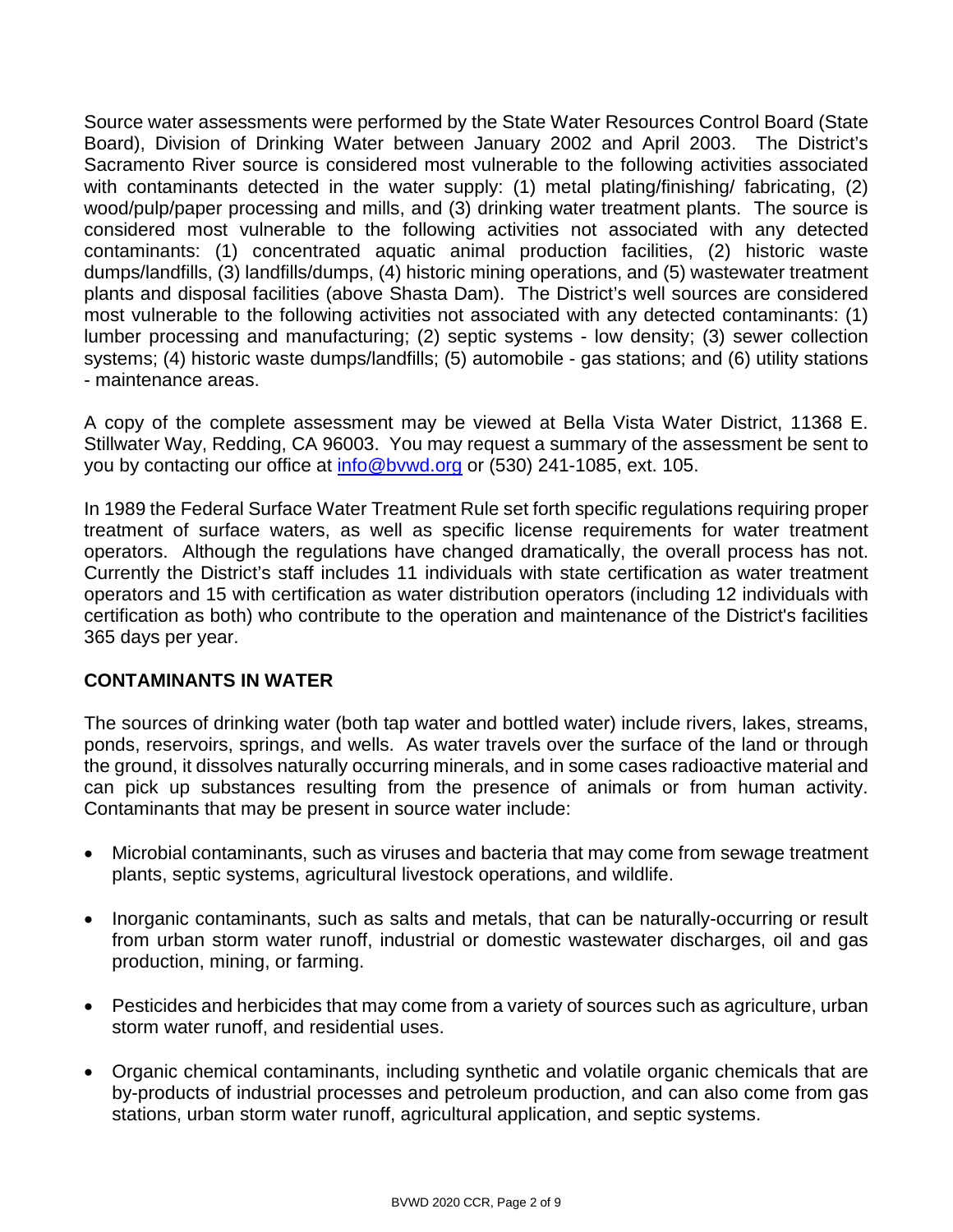• Radioactive contaminants that can be naturally-occurring or be the result of oil and gas production and mining activities.

### **STATE AND FEDERAL REGULATIONS**

In order to ensure that tap water is safe to drink, the U.S. Environmental Protection Agency (USEPA) and the State Water Resources Control Board (State Board) prescribe regulations that limit the amount of certain contaminants in water provided by public water systems. The U.S. Food and Drug Administration regulations and California law also establish limits for contaminants in bottled water that provide the same protection for public health. Additional information on bottled water is available on the California Department of Public Health website *[\(https://www.cdph.ca.gov/programs/CEH/DFDCS/Pages/FDBPrograms/FoodSafetyProgram/Water.aspx\)](https://www.cdph.ca.gov/programs/CEH/DFDCS/Pages/FDBPrograms/FoodSafetyProgram/Water.aspx).*

The tables in this report list all of the drinking water contaminants that were detected during the most recent sampling for the constituent. The State Board allows us to monitor for certain contaminants less than once per year because the concentrations of these contaminants are not expected to vary significantly from year to year. Some of the data, though representative of our water quality, are more than one year old.

Drinking water, including bottled water, may reasonably be expected to contain at least small amounts of some contaminants. The presence of contaminants does not necessarily indicate that the water poses a health risk. More information about contaminants and potential health effects can be obtained by calling the USEPA's Safe Drinking Water Hotline at 1-800-426-4791.

#### **A NOTE TO THE IMMUNO-COMPROMISED FROM THE UNITED STATES EPA**

Some people may be more vulnerable to contaminants in drinking water than the general population. Immuno-compromised persons such as persons with cancer undergoing chemotherapy, persons who have undergone organ transplants, people with HIV/AIDS or other immune system disorders, some elderly and infants can be particularly at risk from infections. These people should seek advice about drinking water from their health care providers. USEPA/Center for Disease Control (CDC) guidelines on appropriate means to lessen the risk of infection by *Cryptosporidium* and other microbial contaminants are available from the Safe Drinking Water Hotline (1-800-426-4791).

#### **REGARDING LEAD IN DRINKING WATER**

If present, elevated levels of lead can cause serious health problems, especially for pregnant women and young children. Lead in drinking water is primarily from materials and components associated with service lines and home plumbing. Bella Vista Water District is responsible for providing high quality drinking water, but cannot control the variety of materials used in plumbing components. When your water has been sitting for several hours, you can minimize the potential for lead exposure by flushing your tap for 30 seconds to 2 minutes before using water for drinking or cooking. If you do so, you may wish to collect the flushed water and reuse it for another beneficial purpose, such as watering plants. If you are concerned about lead in your water, you may wish to have your water tested. Information on lead in drinking water, testing methods, and steps you can take to minimize exposure is available from the Safe Drinking Water Hotline or at [http://www.epa.gov/lead.](http://www.epa.gov/lead)

### **ARSENIC IN THE DISTRICT'S WATER**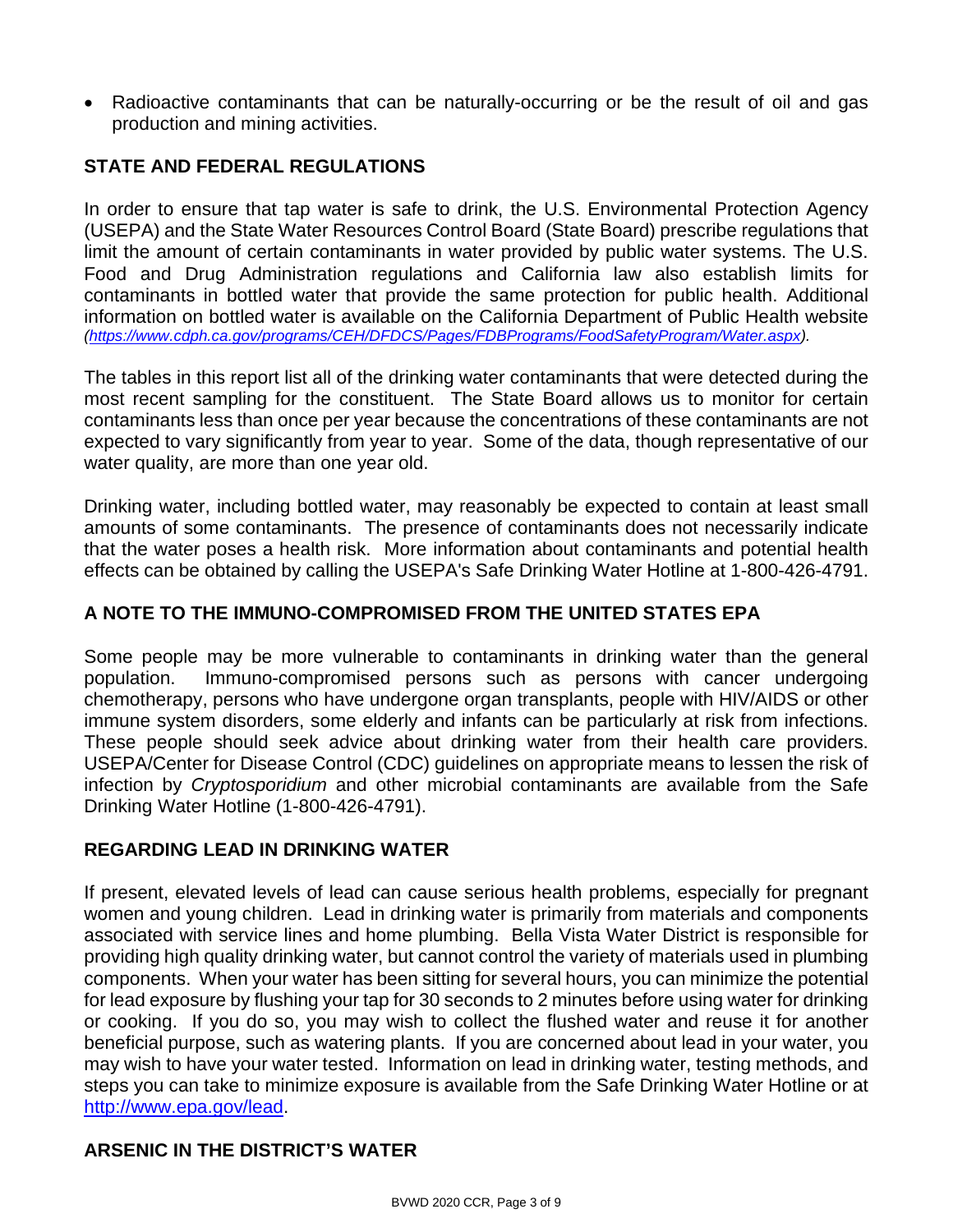Analysis of the District's surface and well waters has shown that it contains low levels of arsenic (less than 10 parts per billion). The arsenic standard balances the current understanding of arsenic's possible health effects against the costs of removing arsenic from drinking water. The U.S. Environmental Protection Agency continues to research the health effects of low levels of arsenic, which is a mineral known to cause cancer in humans at high concentrations and is linked to other health effects such as skin damage and circulatory problems.

### **ABOUT THE WATER QUALITY TABLES**

Bella Vista Water District routinely monitors for constituents in your drinking water according to federal and state laws. The tables in this report show the results of our monitoring for the period through December 31, 2020. Where contaminants are monitored less than once per year, the values included in the report tables represent the results of the most recent analyses. In this table you will find many terms and abbreviations you might not be familiar with. To help you better understand these terms, the following definitions are provided:

*Non-Detects (ND)* - laboratory analysis indicates that the constituent is not detectable at current testing limits.

*Parts per million (ppm) or Milligrams per liter (mg/L)* - one part per million corresponds to one minute in 1.9 years or a single penny in \$10,000.

*Parts per billion (ppb) or Micrograms per liter (μg/L)* - one part per billion corresponds to one minute in 1,900 years, or a single penny in \$10,000,000.

*Picocuries per liter (pCi/L)* - picocuries per liter is a measure of the radioactivity in water.

*Microsiemens per centimeter (* $\mu$ *S/cm)* is a unit for reporting the specific electrical conductance of the water.

*Nephelometric Turbidity Unit (NTU)* - nephelometric turbidity unit is a measure of the clarity of water. Turbidity (measured in NTU) is a measurement of the cloudiness of water and is a good indicator of water quality and filtration performance. Turbidity results which meet performance standards are considered to be in compliance with filtration requirements. Turbidity in excess of 5 NTU is just noticeable to the average person.

*Maximum Contaminant Level (MCL)* – The highest level of a contaminant that is allowed in drinking water. Primary MCLs are set as close to the PHGs (or MCLGs) as is economically and technologically feasible. Secondary MCLs are set to protect the odor, taste, and appearance of drinking water.

*Maximum Contaminant Level Goal (MCLG)* - The level of a contaminant in drinking water below which there is no known or expected risk to health. MCLGs are set by the U.S. Environmental Protection Agency (USEPA).

*Maximum Residual Disinfectant Level (MRDL)* - The highest level of a disinfectant allowed in drinking water. There is convincing evidence that addition of a disinfectant is necessary for control of microbial contaminants.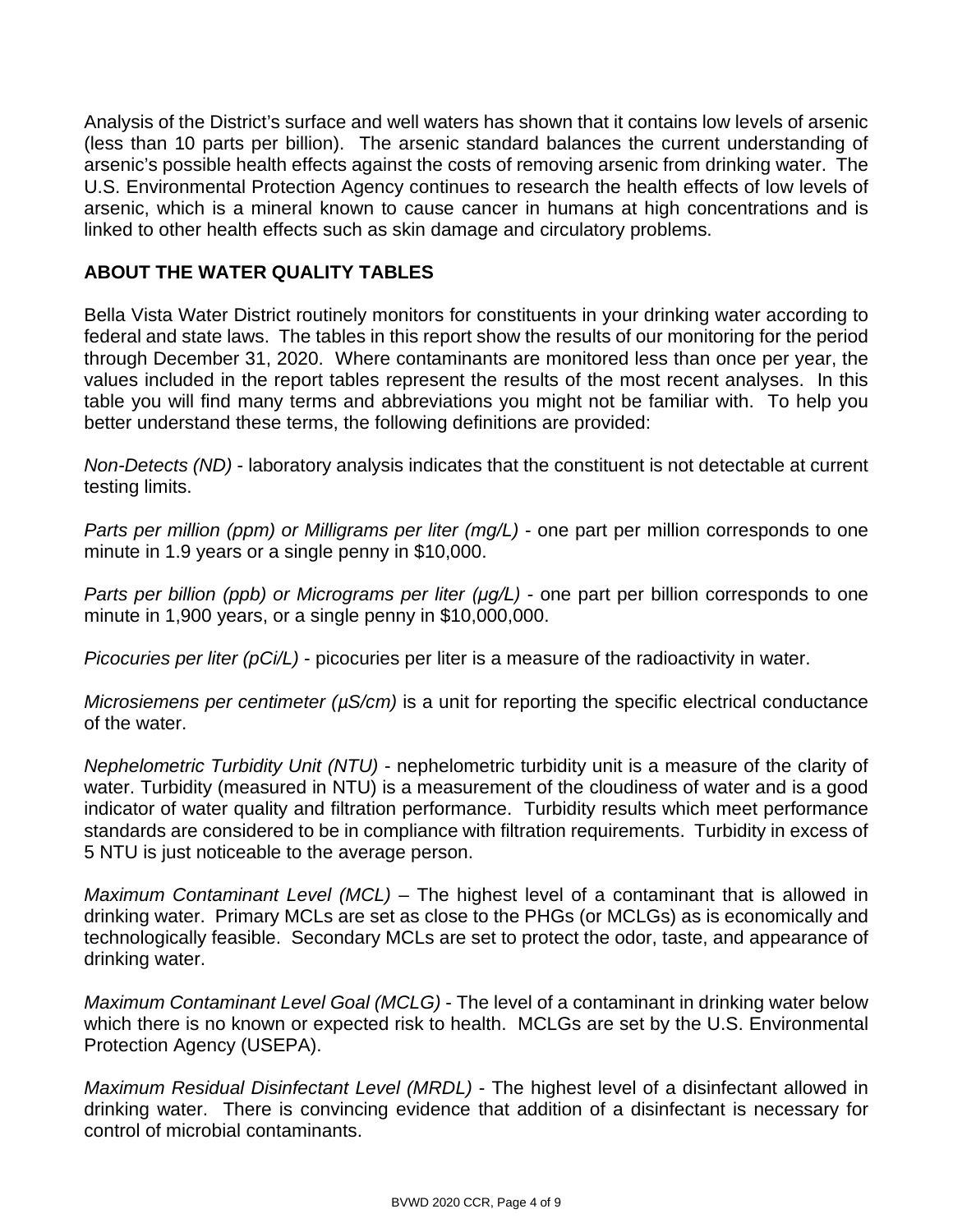*Maximum Residual Disinfectant Level Goal (MRDLG)* - The level of a drinking water disinfectant below which there is no known or expected risk to health. MRDLGs do not reflect the benefits of the use of disinfectants to control microbial contaminants.

*Public Health Goal (PHG)* B The level of a contaminant in drinking water below which there is no known or expected risk to health. PHGs are set by the California Environmental Protection Agency.

*Primary Drinking Water Standards (PDWS)* - MCLs and MRDLs for contaminants that affect health along with their monitoring and reporting requirements, and water treatment requirements.

*Regulatory Action Level (AL)* - the concentration of a contaminant which, if exceeded, triggers treatment or other requirements that a water system must follow.

*Treatment Technique (TT)* - A required process intended to reduce the level of a contaminant in drinking water.

| <b>Results of Sampling for Microbial Contamination</b>                             |                                                                                                                             |                               |                      |                                               |                          |  |  |
|------------------------------------------------------------------------------------|-----------------------------------------------------------------------------------------------------------------------------|-------------------------------|----------------------|-----------------------------------------------|--------------------------|--|--|
|                                                                                    |                                                                                                                             |                               |                      | <b>Highest Number of</b><br><b>Detections</b> |                          |  |  |
| Contaminant                                                                        | <b>MCL</b>                                                                                                                  | Unit of<br><b>Measurement</b> | <b>PHG</b><br>(MCLG) | <b>Treated</b><br><b>Surface</b><br>Water     | Treated<br>Well<br>Water |  |  |
| 1. Total Coliform Bacteria<br>(Total Coliform Rule)                                | Presence of coliform bacteria<br>in no more than one sample<br>per month                                                    | presence/<br>absence          | $\Omega$             | <b>None</b>                                   | None                     |  |  |
| 2. Fecal coliform and E.coli<br>(Total Coliform Rule)                              | A routine sample and repeat<br>sample are total coliform<br>positive, and one is also fecal<br>coliform or E. coli positive | presence/<br>absence          | $\Omega$             | <b>None</b>                                   | None                     |  |  |
| 3. Fecal Indicators (E.coli,<br>enterococci or coliphage)<br>(Total Coliform Rule) | <b>Treatment Technique</b>                                                                                                  | n/a                           | n/a                  | <b>None</b>                                   | None                     |  |  |

## **2020 RESULTS OF WATER QUALITY ANALYSES**

Note: BVWD analyzes a minimum of 5 water samples per week throughout the year in the water distribution system for coliform bacteria. A total of 260 coliform bacteria monitoring samples were taken during calendar year 2020.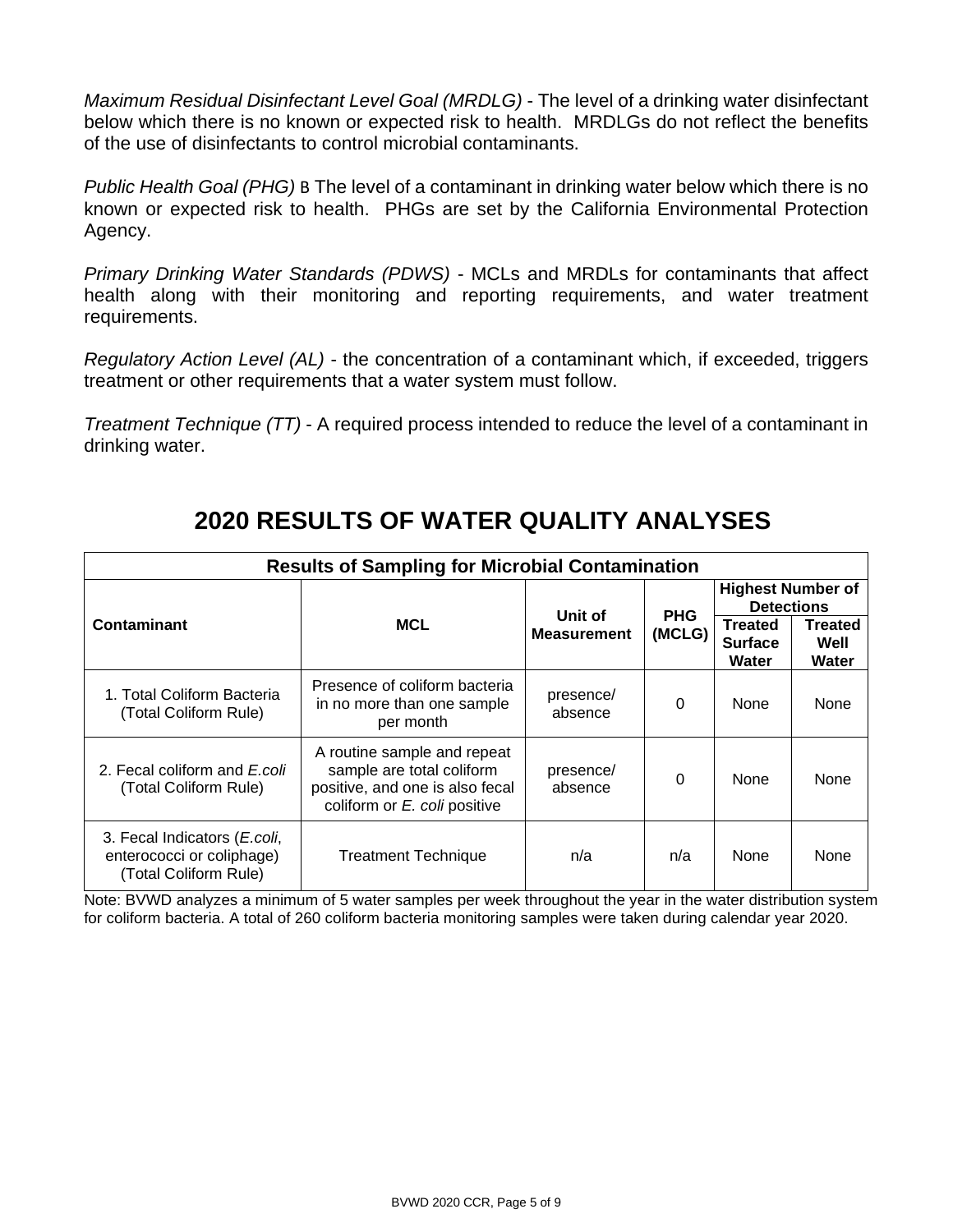# **2020 RESULTS OF WATER QUALITY ANALYSES (continued)**

|                                                                                                                                                              | <b>Sampling Results Showing Treatment of Surface Water Source (Sacramento River)</b> |                                                                                      |                                                |                              |                   |  |  |  |  |
|--------------------------------------------------------------------------------------------------------------------------------------------------------------|--------------------------------------------------------------------------------------|--------------------------------------------------------------------------------------|------------------------------------------------|------------------------------|-------------------|--|--|--|--|
| <b>Contaminant</b>                                                                                                                                           | <b>Performance</b><br><b>Standard / MCL</b><br>(Treatment Technique)                 | <b>Unit of Measurement</b>                                                           | Level<br><b>Found</b>                          | Range                        | <b>Violations</b> |  |  |  |  |
|                                                                                                                                                              | (1) Shall at no time<br>exceed 1 NTU                                                 | Based on measurements<br>made at 4 hour intervals<br>while the plant is in operation | Less than<br><b>1.0 NTU</b><br>at all<br>times | 0.020 NTU<br>to<br>0.050 NTU | None              |  |  |  |  |
| 4. Turbidity                                                                                                                                                 | (2) Less than 0.1 NTU<br>in 95% of the<br>measurements taken<br>each month           | Lowest Monthly % of<br>measurements meeting the<br>standard                          | 100                                            | 100                          | None              |  |  |  |  |
|                                                                                                                                                              | (3) Reduction in<br>turbidity of 80% or more                                         | Average monthly percentage<br>reduction in turbidity                                 | 98.5                                           | $97.1 - 99.1$                | None              |  |  |  |  |
| Note: Turbidity is a measure of the cloudiness of the water. We monitor it because it is a good indicator ofr the<br>effectiveness of our filtration system. |                                                                                      |                                                                                      |                                                |                              |                   |  |  |  |  |

**Sampling Results Showing the Detection of Contaminants with a Primary Drinking Water Standard**

|                                                                |       | <b>PHG</b>       | Unit of |                                                                                                                 | <b>Sacramento River*</b> | <b>Well Water**</b> |              |
|----------------------------------------------------------------|-------|------------------|---------|-----------------------------------------------------------------------------------------------------------------|--------------------------|---------------------|--------------|
| <b>Contaminant</b><br><b>MCL</b><br>Measure-<br>(MCLG)<br>ment |       | Average<br>Value | Range   | Average<br>Value                                                                                                | Range                    |                     |              |
| 5. Gross Alpha                                                 | 15    | (0)              | pCi/L   | 2.9                                                                                                             |                          | 3                   | 3            |
| 6. Radium 228                                                  | 5     | (0)              | pCi/L   | 1.82                                                                                                            |                          | 0.95                | $0.2 - 1.6$  |
| 7. Aluminum                                                    | 1000  | 0.6              | ppb     | 226                                                                                                             |                          | ND.                 | All ND       |
| 8. Arsenic                                                     | 10    | 0.004            | ppb     | ND.                                                                                                             |                          | 4.07                | $2 - 8$      |
| 9. Barium                                                      | 1000  | 2                | ppb     | ND                                                                                                              |                          | 155                 | ND - 297     |
| 10. Chromium, Total                                            | 50    | (100)            | ppb     | ND                                                                                                              | -                        | ND.                 | All ND       |
| 11. Chromium, VI                                               | $***$ | 0.02             | ppb     | <b>ND</b>                                                                                                       |                          | ND.                 | ND.          |
| 12. Fluoride                                                   | 2.0   | 1                | ppm     | ND                                                                                                              |                          | 0.048               | $ND - 0.14$  |
|                                                                |       |                  |         | <b>Sacramento River and Well Water</b>                                                                          |                          |                     |              |
|                                                                |       |                  |         | 2020 Highest<br><b>Range for Samples</b><br><b>Locational Running</b><br>taken in 2020<br><b>Annual Average</b> |                          |                     |              |
| 13. TTHM [Total<br>trihalomethanes]****                        | 80    | N/A              | ppb     | $0.0 - 41.5$<br>41.0                                                                                            |                          |                     |              |
| 14. HAA5- [5<br>Haloacetic acids]****                          | 60    | N/A              | ppb     | 37.0                                                                                                            |                          |                     | $0.0 - 35.9$ |
|                                                                |       |                  |         |                                                                                                                 |                          |                     |              |

*Note: TTHM and HAA5 results are from samples collected from the Distribution System which may include water from both the river and wells.*

 \* All results from the surface water source (which represents 91.5% of the water produced by the District in 2020) are from samples collected in 2020.

 \*\*Well water results reflect the latest results taken from each well; the results include samples collected over the period 2009 through 2020. The dates of the latest samples may be obtained by contacting the District's office. \*\*\* There is currently no MCL for Chromium VI. The previous MCL of 10ppb was withdrawn on September 11, 2017. \*\*\*\* The "Running Annual Average" includes samples collected in 2019 and 2020, while the Range includes the results of analysis of samples collected in 2020 only.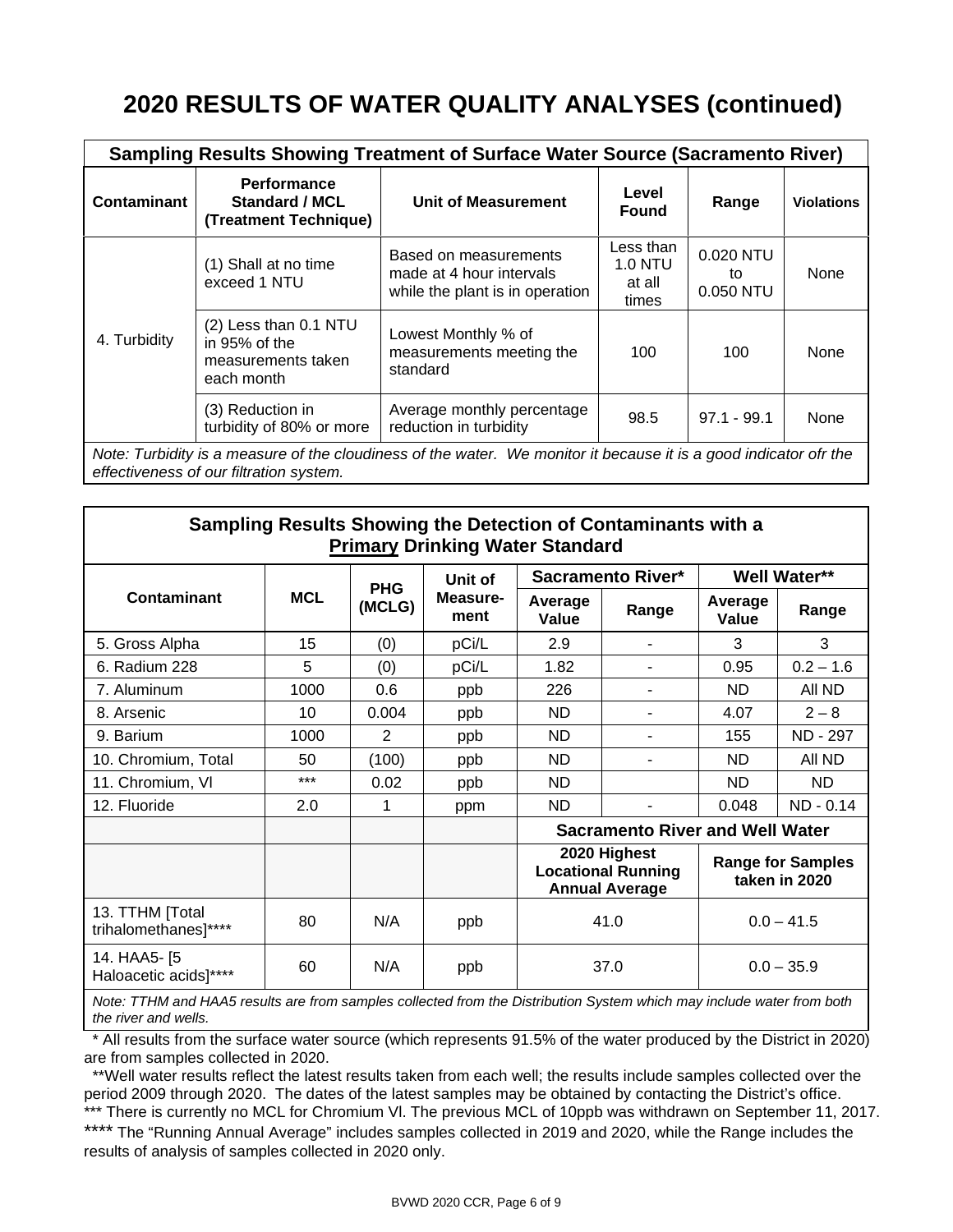# **2020 RESULTS OF WATER QUALITY ANALYSES (continued)**

| Sampling Results Showing the Detection of Contaminants with a<br><b>Secondary Drinking Water Standard</b> |                                                                                                                 |            |                  |                                     |       |                                     |             |  |
|-----------------------------------------------------------------------------------------------------------|-----------------------------------------------------------------------------------------------------------------|------------|------------------|-------------------------------------|-------|-------------------------------------|-------------|--|
|                                                                                                           | (Aesthetic standards, established by the State Board - Division of Drinking Water)<br>Well<br><b>Sacramento</b> |            |                  |                                     |       |                                     |             |  |
| <b>Contaminant or Analyte</b>                                                                             |                                                                                                                 | <b>PHG</b> | Unit of          | River*                              |       | Water**                             |             |  |
|                                                                                                           | <b>MCL</b>                                                                                                      | (MCLG)     | Measure-<br>ment | Average<br>Level<br><b>Detected</b> | Range | Average<br>Level<br><b>Detected</b> | Range       |  |
| 15. Foaming Agents (MBAS)                                                                                 | 500                                                                                                             | N/A        | $\mu$ g/L        | ND.                                 |       | ND.                                 | ALL ND      |  |
| 16. Total dissolved solids                                                                                | 1.000                                                                                                           | N/A        | mg/L             | 76                                  |       | 198                                 | 149 - 243   |  |
| 17. Specific conductance                                                                                  | 1,600                                                                                                           | N/A        | $\mu$ S/cm       | 130                                 |       | 296                                 | 257-360     |  |
| 18. Chloride                                                                                              | 500                                                                                                             | N/A        | mg/L             | 3.48                                |       | 36                                  | $11 - 70$   |  |
| 19. Sulfate                                                                                               | 500                                                                                                             | N/A        | mg/L             | 3.12                                |       | 2.2                                 | $0.8 - 4.9$ |  |

| <b>Sampling Results for Unregulated Contaminants***</b><br>(Unregulated contaminant monitoring helps the USEPA and the State Board to determine where certain<br>contaminants occur and whether the contaminants need to be regulated.) |                                |                                          |                                     |                             |                                     |                 |                |
|-----------------------------------------------------------------------------------------------------------------------------------------------------------------------------------------------------------------------------------------|--------------------------------|------------------------------------------|-------------------------------------|-----------------------------|-------------------------------------|-----------------|----------------|
|                                                                                                                                                                                                                                         |                                |                                          | Unit of                             | <b>Sacramento</b><br>River* |                                     | Well<br>Water** |                |
| Contaminant<br>or Analyte                                                                                                                                                                                                               | <b>MCL</b>                     | <b>PHG</b><br>Measure-<br>(MCLG)<br>ment | Average<br>Level<br><b>Detected</b> | Range                       | Average<br>Level<br><b>Detected</b> | Range           |                |
| 20. Vanadium                                                                                                                                                                                                                            | Notification Level =<br>50 ppb | N/A                                      | ppb                                 | 4.72                        |                                     | 0.4             | $ND -$<br>0.74 |

| Sampling Results for Sodium, Hardness and pH   |             |                      |                               |                             |                |                 |             |  |  |
|------------------------------------------------|-------------|----------------------|-------------------------------|-----------------------------|----------------|-----------------|-------------|--|--|
| <b>Contaminant</b><br><b>MCL</b><br>or Analyte |             | <b>PHG</b><br>(MCLG) | Unit of<br><b>Measurement</b> | <b>Sacramento</b><br>River* |                | Well<br>Water** |             |  |  |
|                                                |             |                      |                               |                             |                |                 |             |  |  |
| 21. Sodium                                     | N/A         | N/A                  | ppm                           | 6.1                         | ۰              | 43              | $25 - 66$   |  |  |
| 22. Hardness                                   | N/A         | N/A                  | ppm                           | 48                          | $\blacksquare$ | 63              | $45 - 87$   |  |  |
| 23. pH                                         | $6.5 - 8.5$ | N/A                  | pH units                      | 7.71                        | $\blacksquare$ | 7.95            | $7.8 - 8.1$ |  |  |

 \* All results from the surface water source (which represents 91.5% of the water produced by the District in 2020) are from samples collected in 2020.

 \*\*Well water results reflect the latest results taken from each well; the results include samples collected over the period 2010 through 2020. The dates of the latest samples may be obtained by contacting the District's office.

\*\*\*In 2013 and 2014 the District sampled for a number of additional unregulated contaminants in the water. The results of these samples were either non-detectable or below notification levels. Additional information regarding unregulated contaminants is available by contacting the District's office.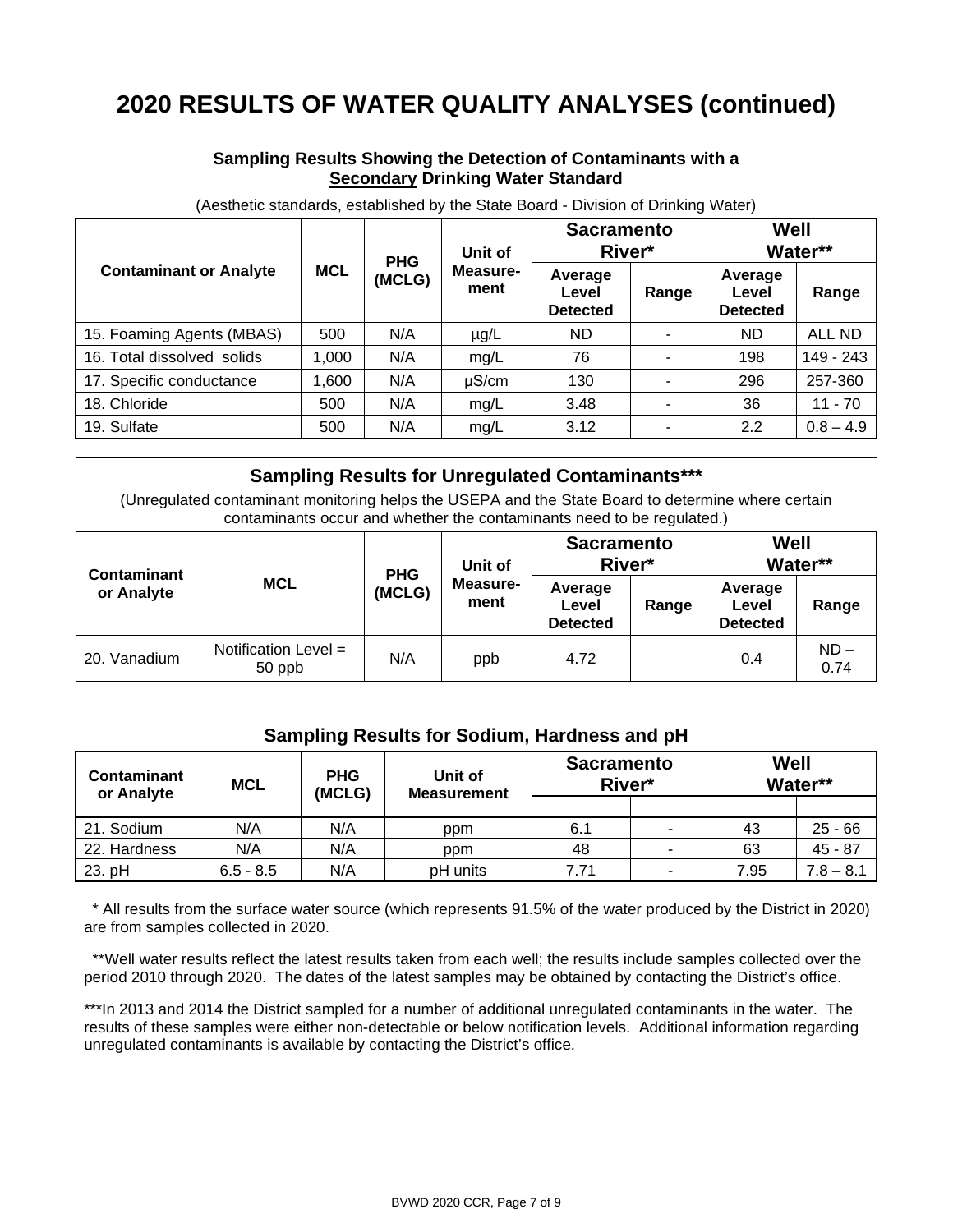# **2020 RESULTS OF WATER QUALITY ANALYSES (continued)**

| Sampling Results Showing the Detection of Lead and Copper                                                                                                                                                                   |                      |                                |                                                     |                                                                                                                                           |                                                               |                                                                                                                                           |  |  |
|-----------------------------------------------------------------------------------------------------------------------------------------------------------------------------------------------------------------------------|----------------------|--------------------------------|-----------------------------------------------------|-------------------------------------------------------------------------------------------------------------------------------------------|---------------------------------------------------------------|-------------------------------------------------------------------------------------------------------------------------------------------|--|--|
| <b>Contaminant</b>                                                                                                                                                                                                          | <b>PHG</b><br>(MCLG) | <b>Action</b><br>Level<br>(AL) | 90 <sup>th</sup><br>percentile<br>level<br>detected | No. of<br>samples<br>collected                                                                                                            | No. of<br><b>Sites</b><br>exceeding<br><b>Action</b><br>Level | <b>Typical Source of</b><br><b>Contaminant</b>                                                                                            |  |  |
| Lead (ppb)                                                                                                                                                                                                                  | 0.2                  | 15                             | ND.                                                 | 30                                                                                                                                        | $\mathbf{0}$                                                  | Internal corrosion of household<br>water plumbing systems;<br>discharges from industrial<br>manufacturers; erosion of<br>natural deposits |  |  |
| Copper<br>(ppm)                                                                                                                                                                                                             | 0.3                  | 1.3                            | 0.250                                               | Internal corrosion of household<br>water plumbing systems; erosion<br>0<br>30<br>of natural deposits; leaching<br>from wood preservatives |                                                               |                                                                                                                                           |  |  |
| Note: The District is required to conduct lead and copper sampling every three years. These results are from<br>the most recent round of sampling from July 2019. The next round of sampling is scheduled for July of 2022. |                      |                                |                                                     |                                                                                                                                           |                                                               |                                                                                                                                           |  |  |

*No schools requested lead sampling in 2020.*

| Disinfectant Residuals found in the Distribution System during 2019 |                      |                       |                  |                    |                                                             |                                                                                                                                                                                                                                                                        |  |  |
|---------------------------------------------------------------------|----------------------|-----------------------|------------------|--------------------|-------------------------------------------------------------|------------------------------------------------------------------------------------------------------------------------------------------------------------------------------------------------------------------------------------------------------------------------|--|--|
| <b>Contaminant</b>                                                  | <b>MCL</b><br>[MRDL] | <b>PHG</b><br>(MRDLG) | Average<br>Value | Range              | Major<br>Sources in<br><b>Drinking</b><br>Water             | <b>Health Effects</b>                                                                                                                                                                                                                                                  |  |  |
| Chlorine (ppm)                                                      | 4.0<br>$(as Cl2)$    | $\overline{4}$        | 0.84             | 0.13<br>to<br>1.40 | Drinking<br>water<br>disinfectant<br>added for<br>treatment | Some people who use water<br>containing chlorine well in excess of<br>the MRDL could experience irritating<br>effects to their eyes and nose. Some<br>people who drink water containing<br>chlorine well in excess of the MRDL<br>could experience stomach discomfort. |  |  |

MRDL = Maximum Residual Disinfectant Level (The highest level of a disinfectant allowed in drinking water. There is convincing evidence that addition of a disinfectant is necessary for the control of microbial contaminants.)

MRDLG = The level of a drinking water disinfectant below which there is no known or expected risk to health. MRDLGs do not reflect the benefits of the use of disinfectants to control microbial contaminants.